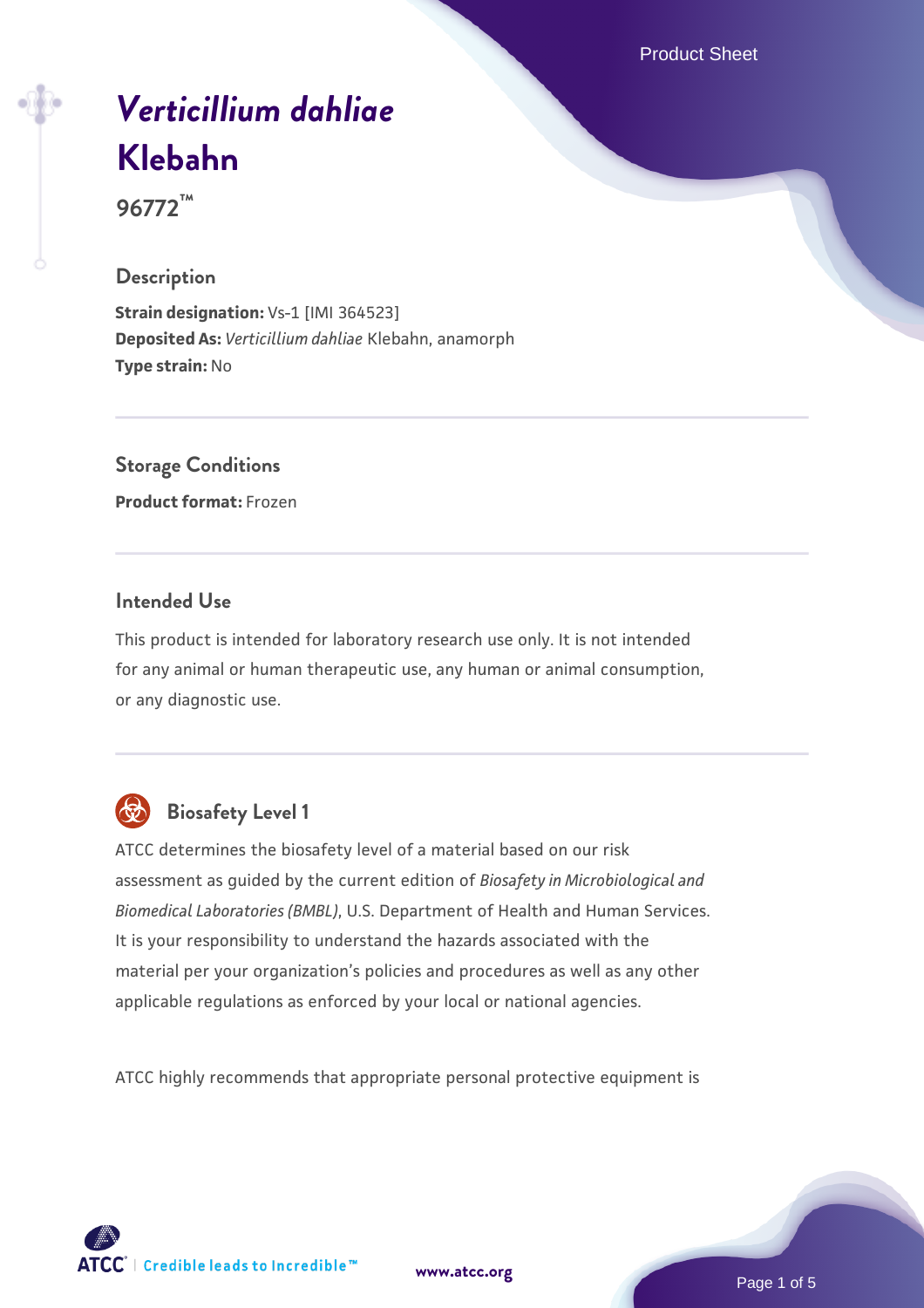always used when handling vials. For cultures that require storage in liquid nitrogen, it is important to note that some vials may leak when submersed in liquid nitrogen and will slowly fill with liquid nitrogen. Upon thawing, the conversion of the liquid nitrogen back to its gas phase may result in the vial exploding or blowing off its cap with dangerous force creating flying debris. Unless necessary, ATCC recommends that these cultures be stored in the vapor phase of liquid nitrogen rather than submersed in liquid nitrogen.

#### **Certificate of Analysis**

For batch-specific test results, refer to the applicable certificate of analysis that can be found at www.atcc.org.

#### **Growth Conditions**

**Medium:**  [ATCC Medium 336: Potato dextrose agar \(PDA\)](https://www.atcc.org/-/media/product-assets/documents/microbial-media-formulations/3/3/6/atcc-medium-336.pdf?rev=d9160ad44d934cd8b65175461abbf3b9) **Temperature:** 24°C

#### **Handling Procedures**

Frozen ampules packed in dry ice should either be thawed immediately or stored in liquid nitrogen vapor. If liquid nitrogen storage facilities are not available, frozen ampules may be stored at or below -70°C for approximately one week. **Do not under any circumstance store frozen ampules at refrigerator freezer temperatures (generally -20°C).** Storage of frozen material at this temperature may result in the death of the culture.

1. To thaw a frozen ampoule (or plastic vial), place it in a water bath

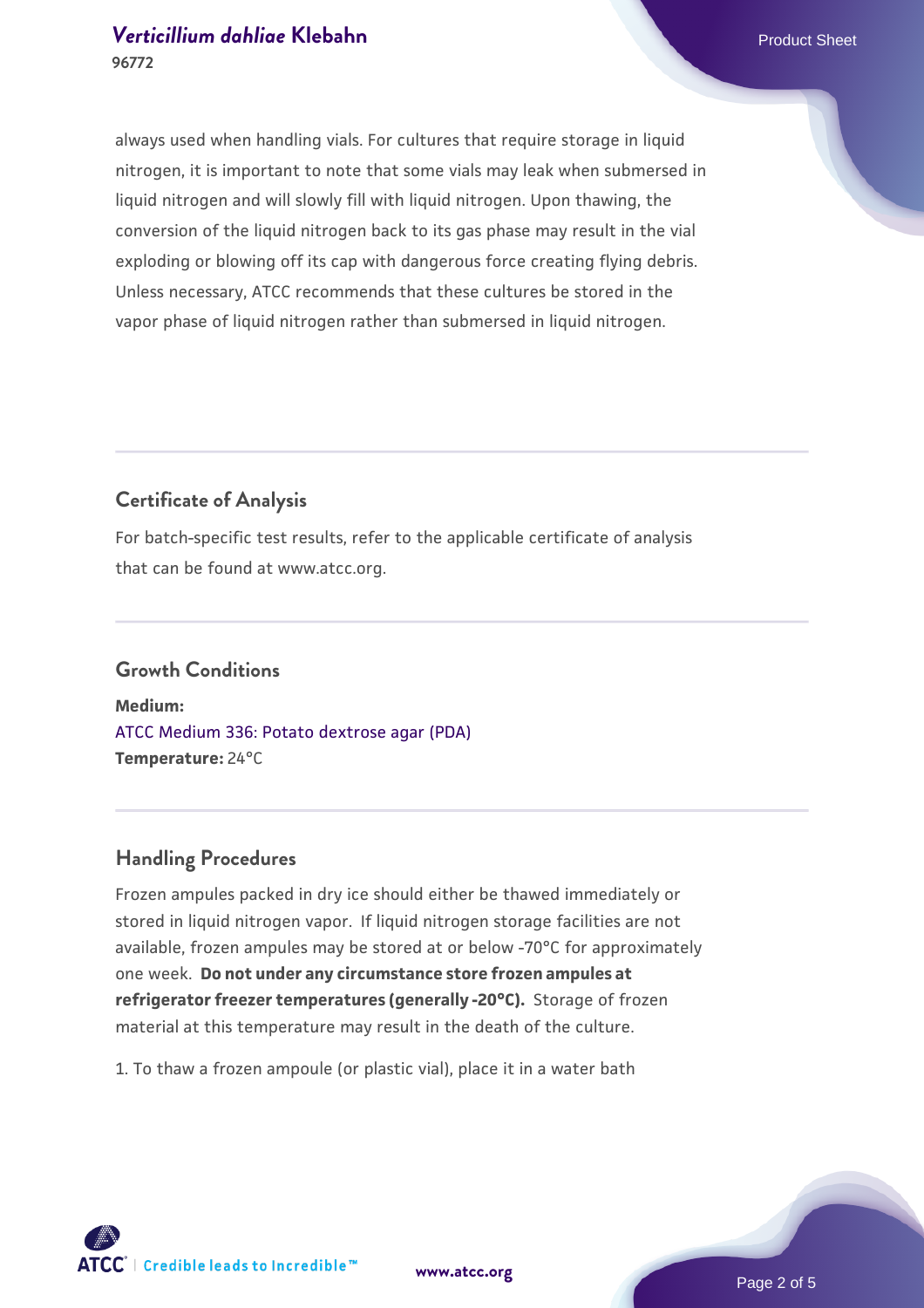2. Immediately after thawing, aseptically transfer the contents of the vial onto appropriate moist solid or liquid medium.

3. Incubate cultures at recommended temperature.

#### **Material Citation**

If use of this material results in a scientific publication, please cite the material in the following manner: *Verticillium dahliae* Klebahn (ATCC 96772)

#### **References**

References and other information relating to this material are available at www.atcc.org.

#### **Warranty**

The product is provided 'AS IS' and the viability of ATCC<sup>®</sup> products is warranted for 30 days from the date of shipment, provided that the customer has stored and handled the product according to the information included on the product information sheet, website, and Certificate of Analysis. For living cultures, ATCC lists the media formulation and reagents that have been found to be effective for the product. While other unspecified media and reagents may also produce satisfactory results, a change in the ATCC and/or depositor-recommended protocols may affect the recovery, growth, and/or function of the product. If an alternative medium formulation or reagent is used, the ATCC warranty for viability is no longer valid. Except as expressly set forth herein, no other warranties of any kind are provided, express or implied, including, but not limited to, any implied



**[www.atcc.org](http://www.atcc.org)**

Page 3 of 5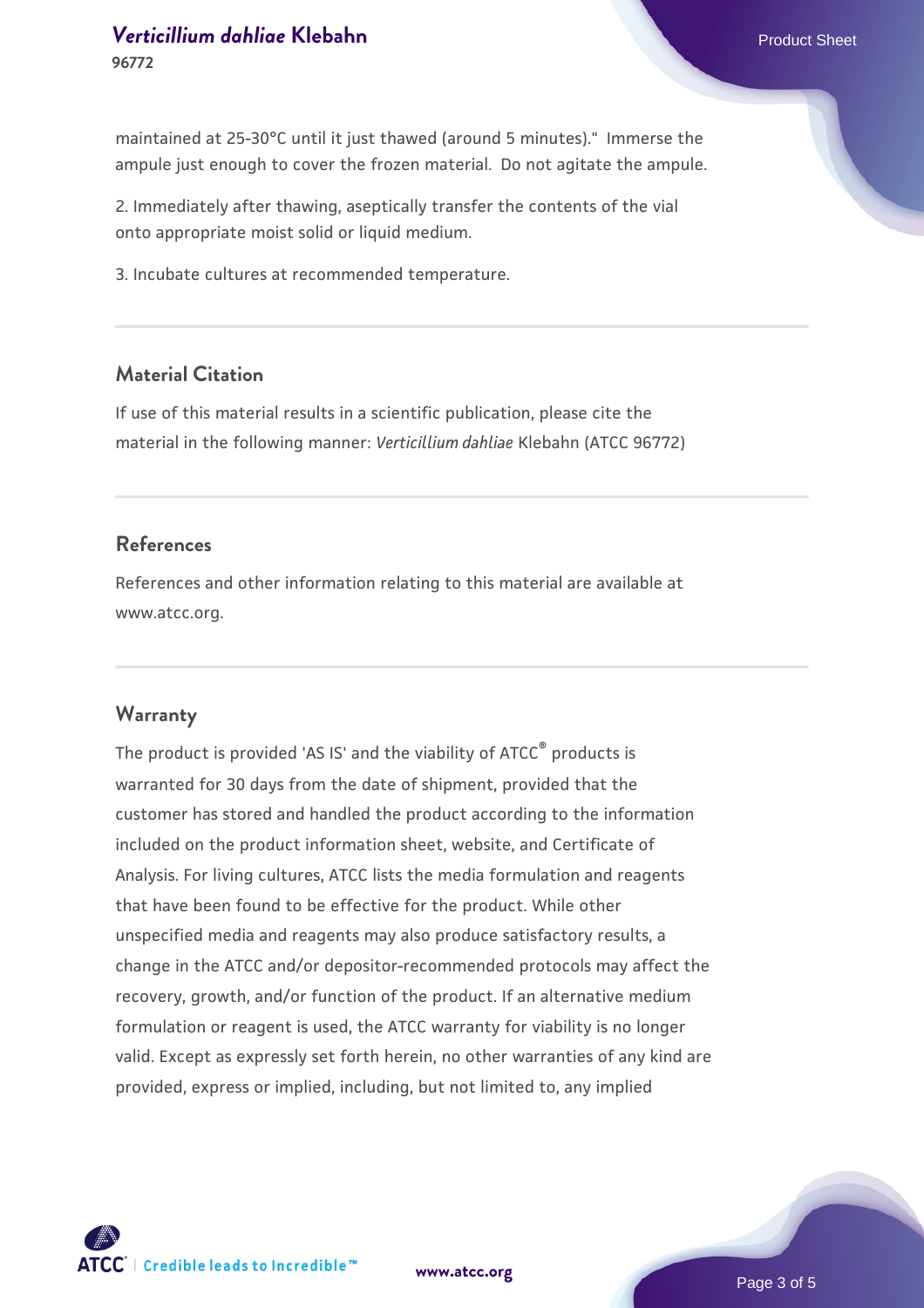warranties of merchantability, fitness for a particular purpose, manufacture according to cGMP standards, typicality, safety, accuracy, and/or noninfringement.

#### **Disclaimers**

This product is intended for laboratory research use only. It is not intended for any animal or human therapeutic use, any human or animal consumption, or any diagnostic use. Any proposed commercial use is prohibited without a license from ATCC.

While ATCC uses reasonable efforts to include accurate and up-to-date information on this product sheet, ATCC makes no warranties or representations as to its accuracy. Citations from scientific literature and patents are provided for informational purposes only. ATCC does not warrant that such information has been confirmed to be accurate or complete and the customer bears the sole responsibility of confirming the accuracy and completeness of any such information.

This product is sent on the condition that the customer is responsible for and assumes all risk and responsibility in connection with the receipt, handling, storage, disposal, and use of the ATCC product including without limitation taking all appropriate safety and handling precautions to minimize health or environmental risk. As a condition of receiving the material, the customer agrees that any activity undertaken with the ATCC product and any progeny or modifications will be conducted in compliance with all applicable laws, regulations, and guidelines. This product is provided 'AS IS' with no representations or warranties whatsoever except as expressly set forth herein and in no event shall ATCC, its parents, subsidiaries, directors, officers, agents, employees, assigns, successors, and affiliates be liable for indirect, special, incidental, or consequential damages of any kind in connection with or arising out of the customer's use of the product. While reasonable effort is made to ensure authenticity and reliability of materials on deposit, ATCC is not liable for damages arising from the misidentification or misrepresentation of such materials.



**[www.atcc.org](http://www.atcc.org)**

Page 4 of 5